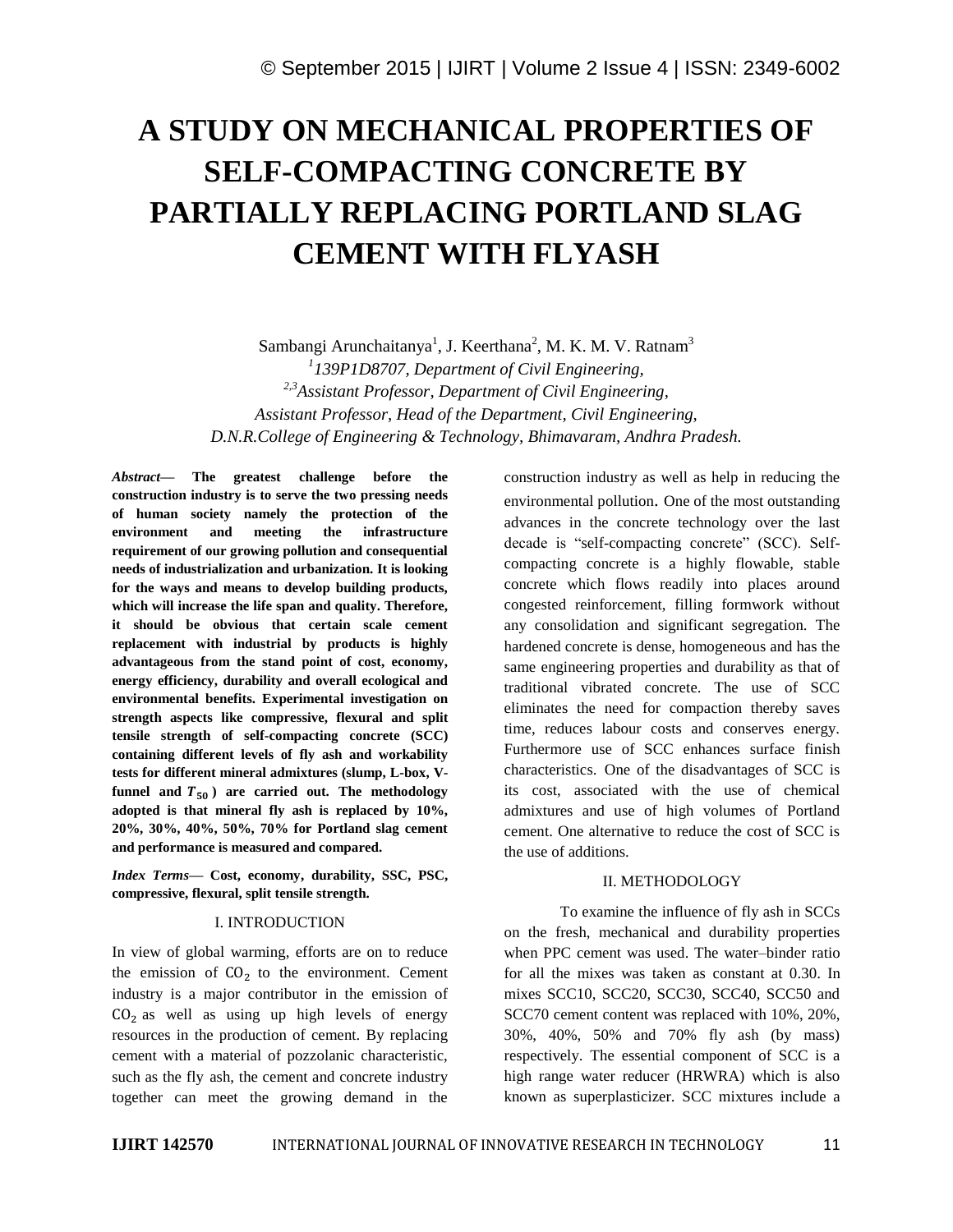high-range water-reducing admixture (HRWRA) to ensure concrete is able to flow under its own mass. Several trial mixes were conducted to determine the optimum dosage of superplasticiser for each of mixtures in order to achieve the required selfcompacting properties as per EFNARC standards.

Tests on fresh concrete which are Slump flow value, V-funnel flow time, L-box blocking ratio are investigated and hard concrete tests such as Compressive strength for Cube of standard size 150mmx150mmx150mm (length x breadth x depth) were casted and tested for 7, 28, 60 & 90 days, Flexural strength for Prisms of standard size 500mmx100mmx100mm (length x breadth x depth) were casted and tested for 7, 28, 60&90 days. Split tensile strength for Cylinders of standard size 150mmx300mm (diameter x height) were casted and tested for 7, 28, 60&90 days.

# III. MIX PROPORTIONS

According to (EFNARC 2005) guidelines powder content ranges from 380-600. By considering this, fix the total cementitious material (TCM) content. (Preferable TCM is assumed around  $550\text{kg/m}^3$ 

The concrete mix design has been done as per IS method.

Six different mixes (SCC10, SCC20, SCC30, SCC40, SCC50 and SCC70) were employed to examine the influence of fly ash in SCCs on the fresh, mechanical and durability properties of PPC cement was used. The water–binder ratio for all the mixes was taken as constant at 0.30. In mixes SCC10, SCC20, SCC30, SCC40, SCC50 and SCC70 cement content was replaced with 10%, 20% 30%, 40% 50% and 70% fly ash (by mass) respectively.

# IV. MIXING AND CASTING

The materials were mixed using a pan mixer with a maximum capacity of 80litres. The materials were nourished into the mixer in the order of coarse aggregate, PPC, fly ash and sand. The materials were mixed dry for 1.5 min. Subsequently three-quarters of the water was added, followed by the superplasticiser and the remaining water while mixing sustained for a further 6 min in order to obtain a homogenous mixture. Upon discharging from the mixer, the selfcompatibility tests were conducted on the fresh properties for each mixture. The fresh concrete was placed into the steel cube moulds and trodden without any vibration. Finally, surface finishing was done carefully to obtain a uniform smooth surface.

# V. TESTS ON SPECIMEN

# V.I FRESH CONCRETE TESTS:

 For determining the self-compatibility properties (slump flow, T50 time, V-funnel flow time, L-box blocking ratio) tests were performed on all the mixtures. The order of testing was:

(a) Slump flow test and measurement of T50 time.

(b) V-funnel flow test.

(c) L-box blocking test, respectively.

The tests were performed in accordance with EFNARC standards.

#### V.II HARDENED TESTS:

The unconfined compressive strength was obtained, at a loading rate of 2.5 kN/s at the age of 7, 28 and 60 days on 3000kN machine. The average compressive strength of three specimens was considered for each age. The split tensile strength was also tested on the same machine at the age of 7, 28 and 60 days. The flexural strength was tested on Universal testing machine at the age 7, 28 and 60 days as per Bureau of Indian Standards 516:1959.

# VI. RESULTS

By conducting the tests on slump, cubes and cylinders. We gets the values of slump, compressive strength, split tensile strength and flexural strength, by using the values drawn the following graphs and represented below

# **Table: Fresh properties of the Self compacting concrete**

| Concrete name     | T 50 | Slump flow | $V -$   | $L$ -box |
|-------------------|------|------------|---------|----------|
|                   | (s)  | (mm)       | funnel  | blocking |
|                   |      |            | flow    | ratio    |
|                   |      |            | time(s) |          |
| SCC <sub>00</sub> | 6    | 780        | 35      | 1        |
| SCC <sub>10</sub> | 6    | 655        | 32      | 0.79     |
| SCC20             | 6    | 670        | 29      | 0.82     |
| SCC <sub>30</sub> | 5    | 680        | 27      | 0.88     |
| SCC <sub>40</sub> | 5    | 695        | 26      | 0.90     |
| SCC <sub>50</sub> | 5    | 705        | 25      | 0.92     |
| SCC <sub>70</sub> | 6    | 680        | 28      | 0.85     |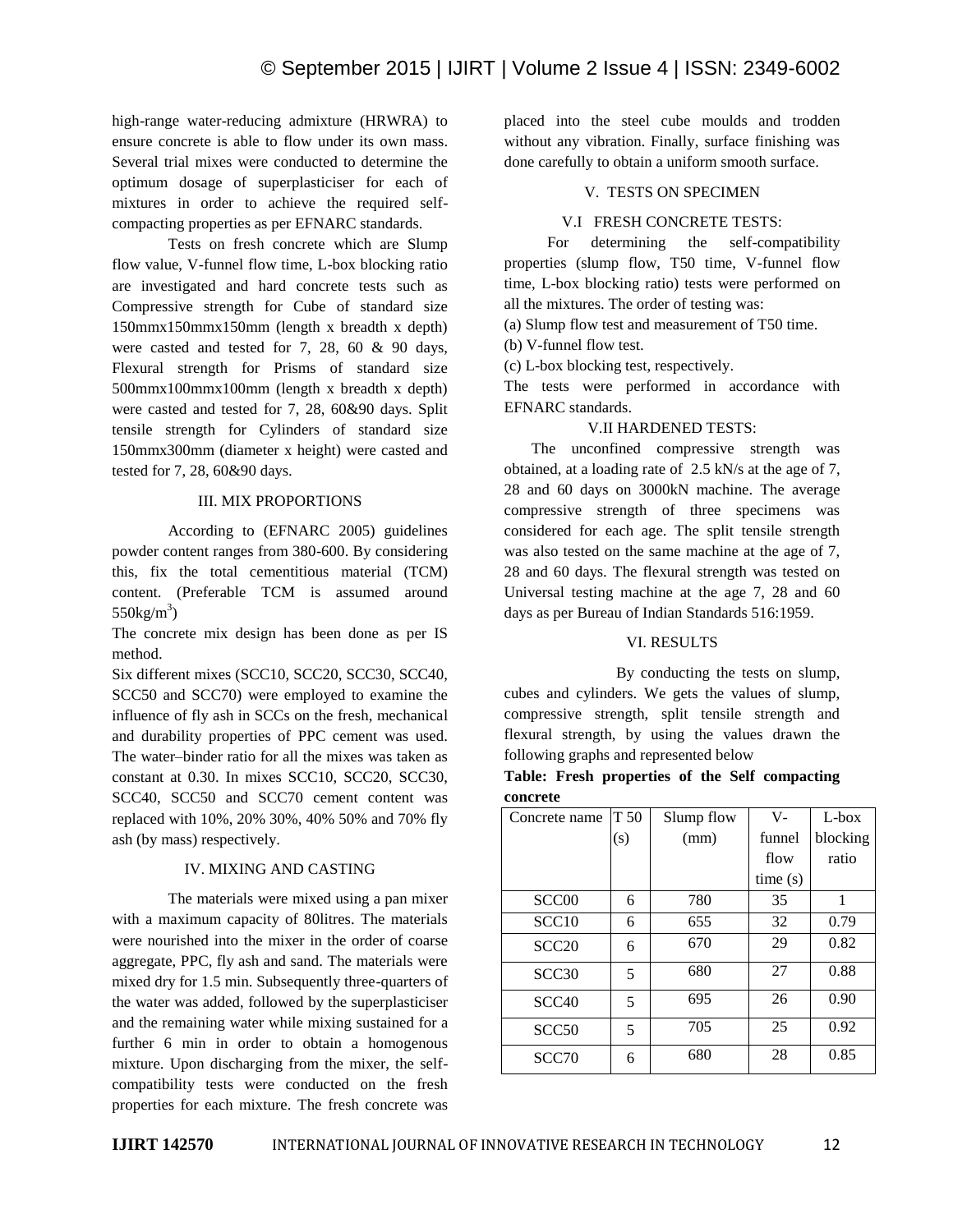| Concrete name     | Compressive strength (MPa) |        |        |  |  |  |
|-------------------|----------------------------|--------|--------|--|--|--|
|                   | 7 day                      | 28 day | 60 day |  |  |  |
| SCC <sub>00</sub> | 43.76                      | 57.95  | 65.26  |  |  |  |
| SCC <sub>10</sub> | 42.66                      | 60.88  | 63.11  |  |  |  |
| SCC20             | 44.36                      | 60.24  | 62.66  |  |  |  |
| SCC <sub>30</sub> | 34.60                      | 43.55  | 52.88  |  |  |  |
| SCC <sub>40</sub> | 33.77                      | 42.66  | 49.33  |  |  |  |
| SCC <sub>50</sub> | 20.42                      | 32.88  | 42.66  |  |  |  |
| SCC70             | 12.84                      | 22.32  | 30.44  |  |  |  |

**Table: Compressive Strengths of All Mixes For Different Ages Of Concrete**

**Table: Split Tensile Strengths of All Mixes For Different Ages Of Concrete**

| Concrete<br>name  | Splitting tensile strength (Mpa) |        |        |  |  |
|-------------------|----------------------------------|--------|--------|--|--|
|                   | 7 day                            | 28 day | 60 day |  |  |
| SCC <sub>00</sub> | 3.1                              | 3.87   | 3.98   |  |  |
| SCC10             | 2.9                              | 3.67   | 3.82   |  |  |
| SCC <sub>20</sub> | 3.1                              | 3.53   | 3.61   |  |  |
| SCC <sub>30</sub> | 2.55                             | 2.89   | 3.27   |  |  |
| SCC <sub>40</sub> | 2.33                             | 2.76   | 3.11   |  |  |
| SCC <sub>50</sub> | 2.24                             | 2.58   | 2.89   |  |  |
| SCC70             | 1.98                             | 2.25   | 2.42   |  |  |

# **Table: Flexural Strengths of All Mixes For Different Ages Of Concrete**

| Concrete<br>name  | Flexural strength (Mpa) |        |        |  |  |
|-------------------|-------------------------|--------|--------|--|--|
|                   | 7 day                   | 28 day | 60 day |  |  |
| SCC <sub>00</sub> | 6.2                     | 6.74   | 7.25   |  |  |
| SCC <sub>10</sub> | 6                       | 6.64   |        |  |  |
| SCC20             | 6.2                     | 6.4    | 6.8    |  |  |
| SCC30             | 5.4                     | 5.8    | 6.4    |  |  |
| SCC <sub>40</sub> | 5.28                    | 5.64   | 6.04   |  |  |
| SCC <sub>50</sub> | 4.84                    | 5.36   | 6      |  |  |
| SCC70             | 3.6                     | 4.2    | 4.58   |  |  |



Slump Vs Fly ash(%)



Compressive strength Vs Fly ash (%)



Slip tensile strength Vs Fly ash (%)